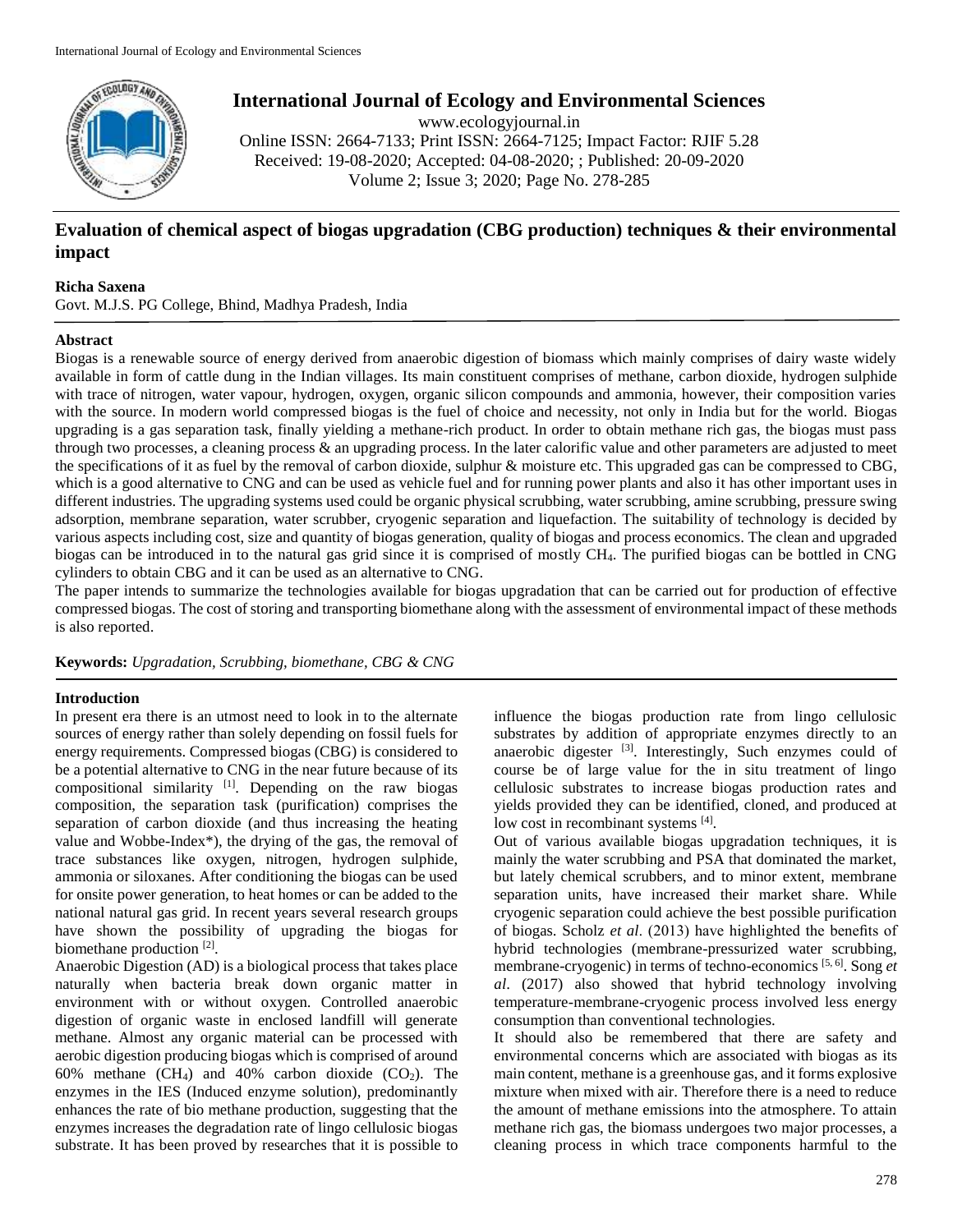natural gas grid, appliances or end users are removed and an upgrading process, in which the calorific value and other parameters are adjusted in order to meet the specifications of vehicle fuel. Finally after upgradation, the gas goes to the filling unit via high pressure compressor <sup>[7]</sup>. The aim of the present paper is to thoroughly evaluate the existing and emerging technologies, with respect to basis of operations, energy requirement, methane purity and recovery and cost economics.

#### **Background**

## **Biogas Production**

The use of anaerobic digestion for treating anaerobic waste is attractive for many reasons that involve economic as well as environmental aspects  $[8, 9]$ . AD is the collection of process by which microorganisms break down biodegradable material in the absence of  $oxygen^{10}$ . The four stages of biogas production are hydrolysis, acidogenisis, acetogenesis and methanogenesis [11].

## **Fundamental Steps of Aerobic digester are mentioned below**

Source: Biomass to biogas-Anaerobic digestion by Michael Biarnes



#### **Hydrolysis**

It is the essential first step of a chemical reaction in which the breakdown of water occurs to form  $H^+$  and OH<sup>-</sup> Through hydrolysis the large polymer namely proteins, fats and carbohydrates are broken down into smaller molecules such as amino acids, fatty acids and simple sugars.

#### **Acidogenesis**

Here, acidogenic bacteria further breaks down the biomass products after hydrolysis. These fermentative bacteria produce an acidic environment in the digestive tank while creating Ammonia, hydrogen, carbon dioxide, hydrogen sulphide, shorter volatile fatty acids, carbonic acids, alcohols, as well as trace amounts of other by products.

#### **Acetogenesis**

Acetogenesis is the creation of acetate, a derivative of acetic acid, from carbon and energy sources by acetogens. These microorganisms catabolize many of the products created in acidogenesis into acetic acid, carbon dioxide and Hydrogen. Acetogens break down the biomass to a point to which methanogens can utilize much of the remaining material to create methane as a bio fuel.

#### **Methanogenesis**

Methanogenesis constitutes the final stage of anaerobic digestion in which methanogens create methane from the final products of acetogenesis as well as from some of the intermediate products from hydrolysis and acidogenesis. There are two general pathways involving the use of acetic acid and carbon dioxide, the two main products of the first three steps of AD, to create methane in methanogenesis:

 $CO<sub>2</sub> + 4 H<sub>2</sub> \rightarrow CH<sub>4</sub> + 2H<sub>2</sub>O$  $CH_3COOH \rightarrow CH_4 + CO_2$ 

While  $CO<sub>2</sub>$  can be converted into methane and water through the reaction, the main mechanism to create methane in methanogenesis is the path involving acetic acid. This path creates methane and  $CO<sub>2</sub>$ , the two main products of anaerobic digestion.

The events in biogas power generation is depicted through flowchart

Fig. 1: Flowchart depicting the Biogas power generation

Source: (Biogas flowchart inspirational biogas steam boiler working principle, Herigemblong, 2018)

## **Main focus of the Chapter**

## **Evaluation of Existing Biogas Purification Technologies**

Biogas is a renewable source of energy which is typically a mixture of different gases produced by the anaerobic decomposition of organic matters with calorific values<sup>12</sup> that varies from  $20-25$  MJ/ $M<sup>3</sup>$ . It is essential to upgrade raw biogas produced by digestion due to its low percentage of methane (about 60%) and corrosive contaminants such as hydrogen sulphide.

The existing technologies  $[13, 14]$ , are evaluated to identify the promising options for biogas purification.

1. **Absorption:** This method uses an absorbent (such as water, glycol etc) and is more successful only if the gaseous impurities are more soluble in absorbent than methane.

#### **1.1 Physical Absorption**

**1.1.1 Pressurised Water Scrubbing**: Water scrubbing is used to remove carbon dioxide and hydrogen sulphide from biogas since these gases are more soluble in water than methane at a particular temperature, pressure and mole fraction. Usually the biogas is pressurized and fed to the bottom of a packed column while water is fed on the top and so the absorption process is operated counter-currently. Carbon dioxide has a higher solubility in water than methane and will therefore be dissolved to a higher extent, particularly at lower temperatures and higher pressures. In addition to carbon dioxide, hydrogen sulphide and ammonia can also be reduced in the bio methane stream using water as a scrubbing liquid  $[15]$ . The effluent water leaving the column is saturated with carbon dioxide and is transferred to a flash tank where the pressure is abruptly reduced and the major share of the dissolved gas is released. If the water is to be recycled back to the absorption column, it has to be regenerated and is therefore pumped to a desorption column where it meets a counter current flow of stripping air, into which the remaining dissolved carbon dioxide is released.

The drawback of this method is that the air components  $-\alpha x$  year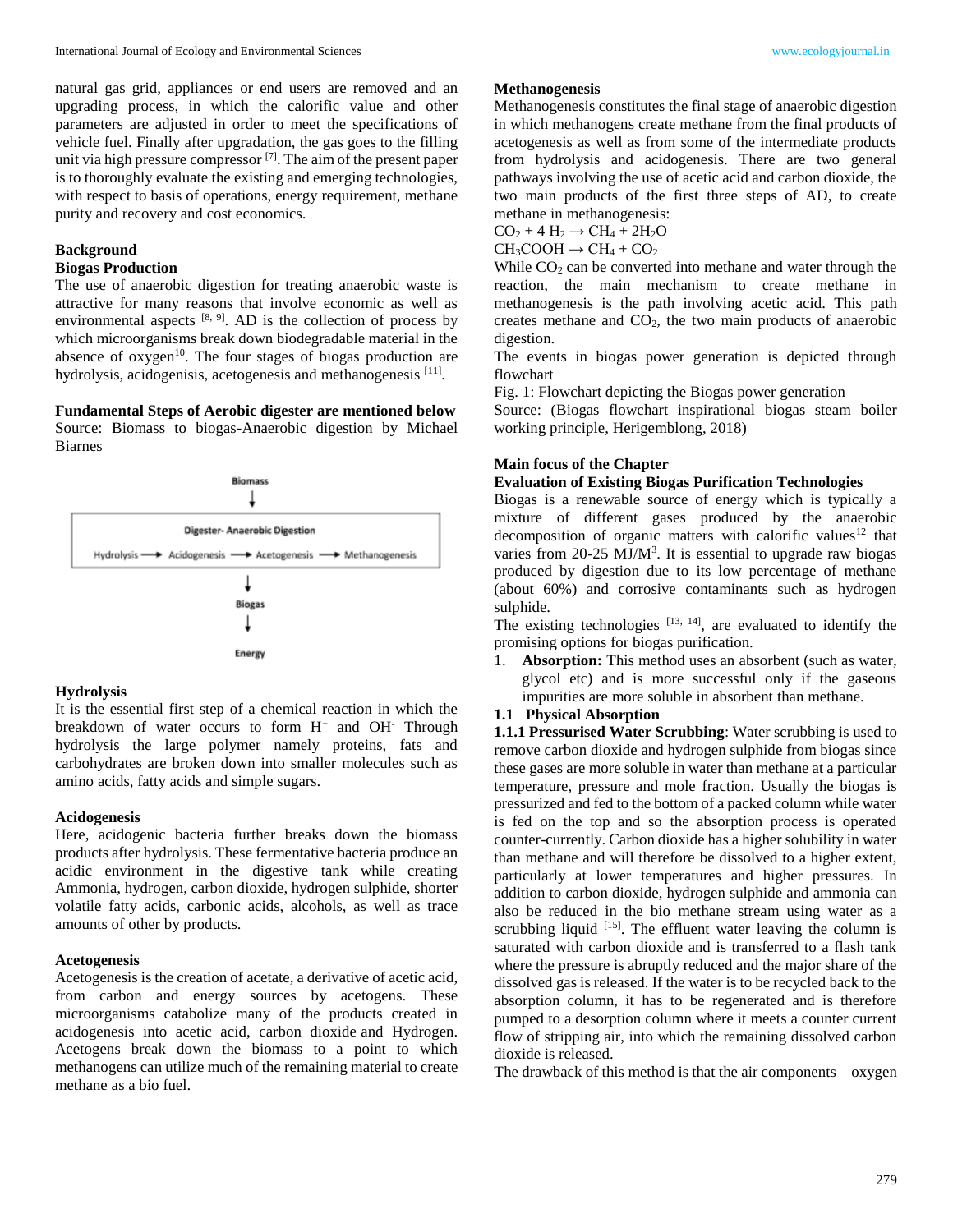and nitrogen – are dissolved in the water during regeneration, and thus are transported to the upgraded biomethane gas stream. Other disadvantage is that, it requires a lot of water even with regeneration, as well as has limitations on hydrogen sulphide removal, because the carbon dioxide decreases pH of the solution and corrosion of the equipment is caused by hydrogen sulphide [16]. As the produced biomethane stream is also saturated with water, the final upgrading step typically is gas drying. According to de Hullu *et al*. [17] the cost of the water scrubbing method is 0.13 €/Nm3 biogas.

#### **1.1.2 Polyethylene Glycol Scrubbing**

This method relies on the same underlying mechanism as water scrubbing, with a physical absorption process that works because both carbon dioxide and hydrogen sulphide are more soluble in this solvent. The trade name for one of the common solvent used for this process is selexol. The big difference between water and solvents used, is that carbon dioxide and hydrogen sulphide are more soluble in selexol which results in a lower solvent demand and reduced pumping. The process is designed in a similar way as a water scrubber with slight differences. Before injecting into the columns, the organic solvent is cooled to keep the absorption column around  $20^0$ C. The temperature will always affect the Henry's constant so it is essential to maintain the temperature throughout. The carbon dioxide is absorbed in the organic solvent and the upgraded biogas is dried before it is delivered to the compressor or gas grid or fuelling station. The advantages of scrubbing is that no special chemical is required (except relatively inexpensive glycol) for removal of both carbon dioxide and hydrogen sulphide.

Fig. 2: Working of a Biogas Scrubber Source: (K S Group Sustainability<sup>2)</sup>

#### **1.2 Chemical Absorption**

This process involves the removal of impurities from raw biogas through chemical reaction between absorbent and carbon dioxide molecules. Chemical absorption involves formation of reversible chemical bonds between the solute and the solvent. Regeneration of the solvent, therefore, involves breaking of these bonds and correspondingly, a relatively high energy input is required. Chemical solvents generally employed are either aqueous solutions of amines (i.e. mono-, di- or tri-ethanolamine) or aqueous solution of alkaline salts (i.e. sodium, potassium and calcium hydroxides). Nowadays, the most common amine system used industrially is activated MDEA (a mixture of MDEA and piperazine) [18, 19]. The advantages of chemical absorption are complete hydrogen sulphide removal, high efficiency and reaction rates compared to water scrubbing, and the ability to operate at low pressure. Because of these advantages, the process is commonly used in industrial applications, including natural gas purification. The disadvantages are the additional chemical inputs needed to treat waste chemicals from the process.

#### **1.2.1 Amine Scrubbing**

Amine based purification is gaining popularity nowadays though it is still less popular in comparison to water scrubbing and PSA. The chemical reaction is highly selective and the amount of methane absorption in the liquid is very low, resulting in very high methane recovery and very low methane slip. Due to the high affinity of especially carbon dioxide to the solvents used

(mainly aqueous solutions of MEA, DEA MDEA and blends of methyl di-ethanolamine), the operating pressure of amine scrubbers can be kept significantly lower compared to pressurised water scrubbing plants of similar capacity. Typically, amine scrubbing plants are operated at the slightly elevated pressure already arising in the raw biogas, and no further compression is needed <sup>[20, 21]</sup>. The loaded amine solution is heated up to about 160°C where most of the carbon dioxide is released and leaves the regeneration column as a considerably pure off gas stream. It is advisable to remove hydrogen sulphide component prior, to the amine scrubber as it could be absorbed from raw biogas.

#### **2. Adsorption**

Adsorption is a surface phenomenon, which involve selective adhesion or binding of

One or more components of a mixture, on the surface of a microporous solid, preferably with a large surface area per unit mass. Depending on the force involved, the process could be classified as physisorption and chemisorption. Following are few adsorption techniques

#### **2.1 Pressure Swing Adsorption**

PSA is a technology used to separate some gas species from a mixture of gases under pressure, according to the species molecular characteristics and affinity for an adsorbent material. The task of separating the gas using adsorption depends on the type of the absorbing materials used undergoing increasing pressure <sup>[22, 23]</sup>. The PSA process is based on the fact that under pressure, gases tend to be attracted to solid surfaces, or "adsorbed". The higher the pressure, the more gas is adsorbed; when the pressure is reduced, the gas is released, or desorbed. PSA processes can separate gases in a mixture because different gases tend to be attracted to different solid surfaces more or less strongly. It operates at near-ambient temperatures and so differs from cryogenic distillation techniques of gas separation. Special adsorptive materials (like zeolites and active carbon etc.) are used as a molecular sieve, preferentially adsorbing the target gas species at high pressure. Biogas upgradation through PSA takes place over 4 phases: pressure build-up, adsorption, depressurization and regeneration. The pressure build up is achieved by equilibrating pressure with a vessel that is at depressurization stage. The gas exits as 97% methane from the top of the adsorber vessel. It is obligatory to remove the water and hydrogen sulphide contents in the gas before it reaches the adsorption column as they cause harms to the absorbent material. Fig. 3: Depicting Pressure swing absorption technique. Source: (Zhao *et al*. 2010)

#### **3. Membrane Technology: Gas Permeation**

The history of membrane separation started some-where in the beginning of the 1990s in the USA for upgrading the landfill gas [24] although the units were built with less selective membranes and a much lower recovery was achieved for methane. Membranes for biogas upgrading are made of materials that are permeable for carbon dioxide, water and ammonia. Typical membranes for biogas upgrading are made of polymeric materials like polysulfone, polyimide or polydimethylsiloxane. Selective membranes with suitable design are essential to meet these requirement, gaseous components are generally separated by selective permeation through polymeric semi-permeable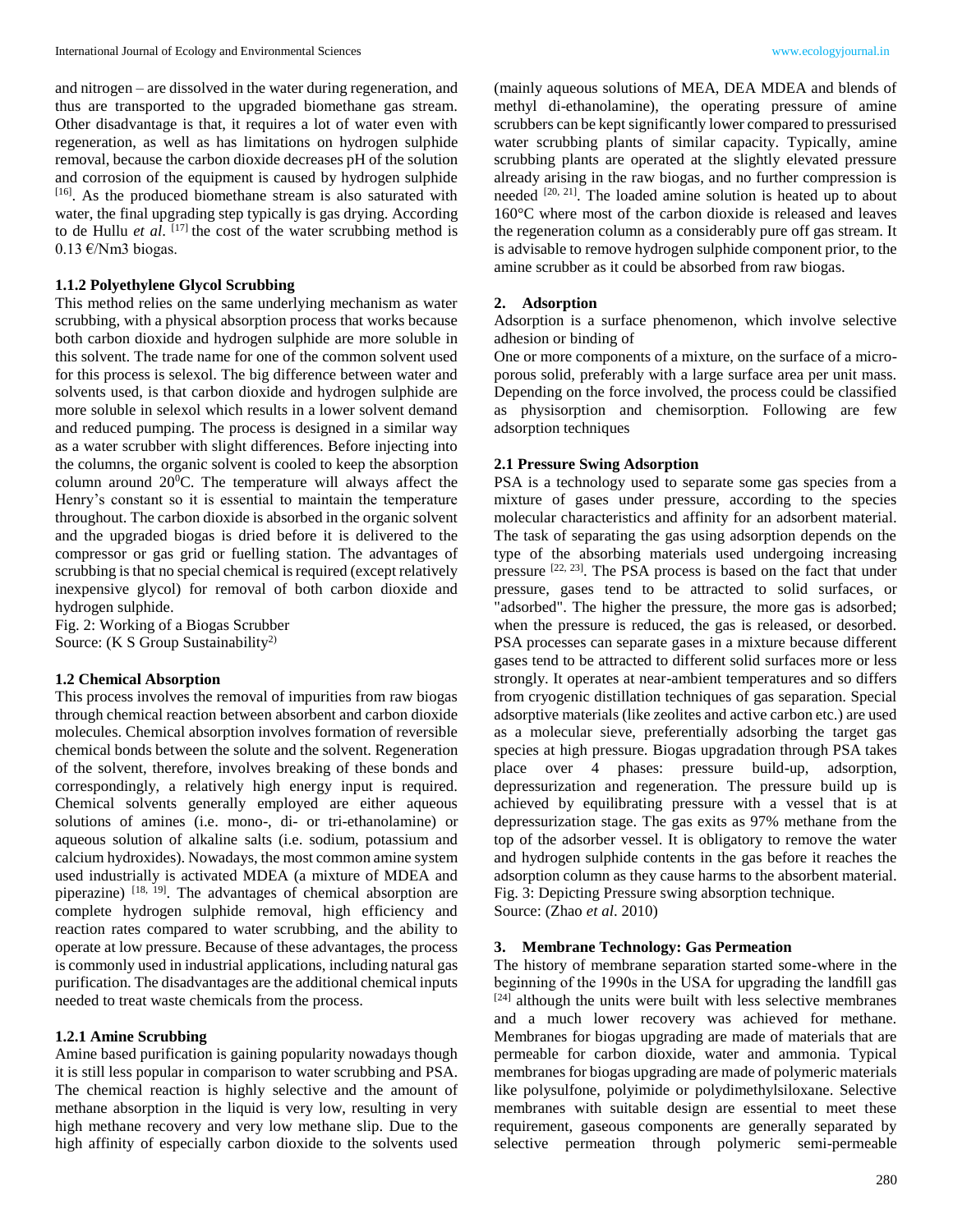membranes <sup>[25]</sup>. Based upon the material used, two types of membranes are used for this purpose, viz. glass polymeric membranes and rubbery-substituted or glassy-substituted polyacetylenes polymeric membranes. The first type separates the gases based upon their molecular size, while the second type separates gases on the basis of their solubility in the polymer. After the compression to the applied operating pressure the raw biogas is cooled down for drying and removal of ammonia.

Modern upgrading plants with more complex design offer the possibility of very high methane recoveries and relatively low energy demand. Even multi-compressor arrangements have been realised and proved to be economically advantageous. The operation pressure and compressor speed are both controlled to provide the desired quality and quantity of the produced biomethane stream.

Fig. 4: Depicting membrane gas separation technique Source: (Harasek, Michael 2006)

## **4. Cryogenic Separation**

The fact that cryogenic separation uses no chemicals makes this separation an environmental friendly technique, the only waste stream consists of high % of carbon dioxide with traces of hydrogen sulphide and methane. Cryogenic separation is based upon the ability to condense and distil different gases at various temperatures <sup>[26]</sup> this separation process operates at low temperature and at high pressures. These operating requirements are maintained by using a linear series of compressors and heat changers in the process. Raw biogas is cleaned with respect to hydrogen sulphide, sulphur dioxide, halogens and siloxanes in order to avoid freezing <sup>[27]</sup>. This is performed by compressing the raw biogas to 17–26 bars, followed by cooling it to around -260 °C. Biogas is gradually cooled down to temperature where carbon dioxide in the gas can be liquefied and separated through heat exchangers and methane can be collected in liquid form (-1610  $^{0}$ C). The advantages associated with it is the ability of it to recover pure component in liquid form (99% methane), occupying less space, making it convenient to be transported $^{28}$ . This can also be a source for producing solid carbon dioxide.

The limitations of cryogenic separation being that, it involves the need of high pressure and low temperature with adequate insulation of the system. Its capital cost and utility requirement is also high while thermal efficiency is low.

Fig. 5: Depicting Cryogenic separation technique Source: (I. Ullah Khan *et al*. 2017)

## **5. Combined Method of Absorption and Adsorption for Biogas upgradation**

A laboratory scale method which combines absorption and adsorption chemical process to remove contaminants from anaerobically produced biogas using cafeteria (food), vegetable, fruit, and cattle manure wastes is developed by Rashed *et al*, they have shown the possibility to upgrade methane above 95% in biogas using chemical or physical absorption or adsorption

process. The removal efficiency of carbon dioxide, hydrogen sulphide and water depends on the mass of removing agent and system pH. The results showed that Ca  $(OH)_2$  solutions are capable of reducing carbon dioxide below 6%. The hydrogen sulphide concentration was reduced to 89%, 90%, 86%, 85%, and 96% for treating with 10 g of  $FeCl<sub>2</sub>$ , FeO (with pH),  $Fe<sub>2</sub>O<sub>3</sub>$ , FeO and activated carbon, respectively. The  $H_2O$  concentration was reduced to 0.2%, 0.7%, 0.2%, 0.2%, and 0.3% for treating raw biogas with 10 g of silica gel and  $Na<sub>2</sub>SO<sub>4</sub>$  for 5 different runs. Thus, given the successful contaminant elimination, the combined absorption and adsorption process is a feasible system for biogas purification [29].

## **Environmental impact of Impurities**

Environmental impacts of different impurities and their concentration in biogas [30] has been presented in Table 1. Source: (Valerio Paoline *et al*. J Env. Sci. & Health, 2018)

| <b>Table 1:</b> Environmental impacts of different impurities and their |
|-------------------------------------------------------------------------|
| concentration                                                           |

| <b>Component in</b><br><b>Biogas</b> | Amount                   | Effect $(s)$                                                                                                                                                      |  |  |
|--------------------------------------|--------------------------|-------------------------------------------------------------------------------------------------------------------------------------------------------------------|--|--|
| Carbon dioxide                       | $25 - 30%$               | Lowers the calorific value<br>$\bullet$<br>Increases anti-knock properties of<br>engines<br>Causes corrosion in wet condition                                     |  |  |
| Hydrogen<br>sulphide                 | $0 - 0.5\%$ by<br>volume | Causes corrosion in equipment and<br>piping system<br>Leads to the emission of sulfur<br>dioxide<br>Spoils catalyst                                               |  |  |
| Ammonia                              | $0-5%$ by<br>volume      | Causes NO <sub>x</sub> emissions<br>$\bullet$<br>Increases anti-knock properties of<br>engines                                                                    |  |  |
| Water vapour                         | $1-5%$ by<br>volume      | Causes corrosion in equipment and<br>$\bullet$<br>piping<br>Due to condensation, it damage<br>instrument and plant.<br>Poses risk of freezing of piping<br>system |  |  |
| <b>Dust</b>                          | $>5 \mu m$               | <b>Blocks</b> nozzles<br>$\bullet$                                                                                                                                |  |  |
| Nitrogen                             | $0.5\%$ by<br>volume     | Lowers the calorific value<br>Increases anti-knock properties of<br>engines                                                                                       |  |  |
| Siloxane                             | $0-50$ mg/m $\bullet$    | Damages engines                                                                                                                                                   |  |  |

## **Applications of Upgraded Biogas**

The Upgraded biogas with more than 95% methane is used in various industries<sup>31</sup> for wide range of industrial purposes. Few of them are as listed below in Table 2.

Source (https://anaerobic-digestion.com/ by Biogasman)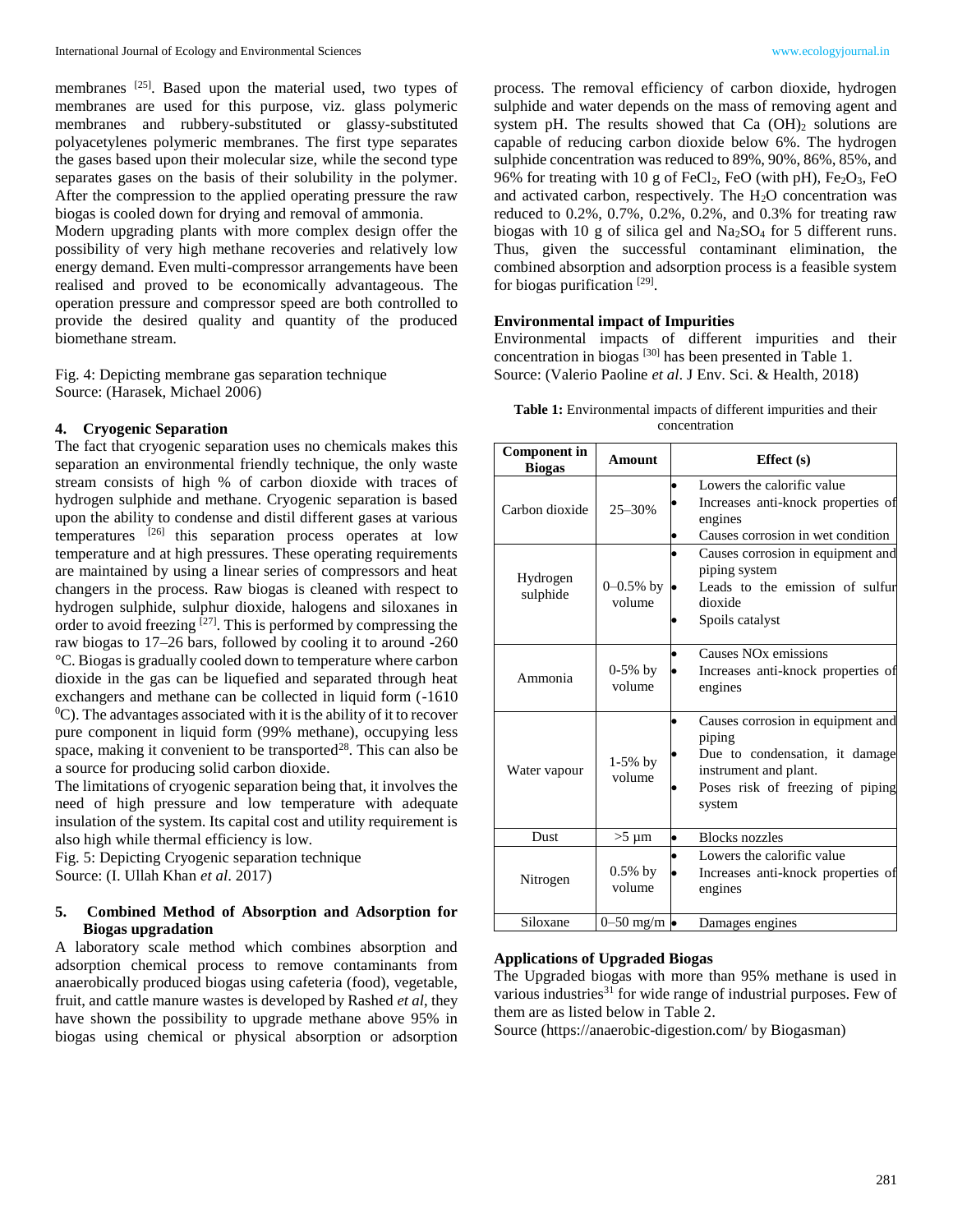| $\overline{\mathbf{S}}$ . No. | <b>Industry</b>     | Application                                                                                                                                                                                           |
|-------------------------------|---------------------|-------------------------------------------------------------------------------------------------------------------------------------------------------------------------------------------------------|
| 1.                            | Agriculture         | Grain drying, Weed killing, Preservation of fruits, Tobacco curing, Tea drying                                                                                                                        |
| 2.                            | Automobile          | Heat treatment, Paint baking                                                                                                                                                                          |
| 3.                            | Chemicals and Drugs | Heating and Drying                                                                                                                                                                                    |
| 4.                            | Electrical          | Bulbs and Tube lights manufacturing, Filament manufacturing, Battery manufacturing                                                                                                                    |
|                               | Food                | Baking, Boling, Frying, Milk drying                                                                                                                                                                   |
| 6.                            | <b>Glass</b>        | Melting, Holding, Feeding, Working, Fire Polishing                                                                                                                                                    |
|                               | Metallurgical       | Annealing, Bullet heating, Melting, Descaling, Stress relieving, Mould, Cupola, Ladle heating                                                                                                         |
| 8.                            | Metal Working       | steel cutting, Hole Piercing, Welding of non-ferrous metals                                                                                                                                           |
| 9.                            | Transport           | Lights, Medium and Heavy duty vehicles & Transit Buses                                                                                                                                                |
| 10.                           | Grid Injection      | The upgraded biomethane can also be injected into the national or regional level grid network. This can be a high<br>pressure gas transmission grid or a local low pressure gas distribution network. |

## **Comparison of different biogas upgrading technologies**

As most of the essential parameters strongly depend on local circumstances therefore, it is difficult to give a universally valid comparison of the above discussed biogas upgrading technologies. Furthermore, the technical possibilities of a certain technology (for example regarding the achievable quality of biomethane) often do not correspond with the most economic operation. It is mainly a question of finding a plant design providing the most economic operation for biomethane production. Among various available cleaning and upgrading systems along with the various compressors available, there are some points which lead to conclude that water scrubbing and pressure swing adsorption are most commonly used method because of their simplicity and effectiveness. Cryogenic upgrading is a good choice because it produces purified biogas in liquid state, and it seems that this technology may break through with in short period of time resolving existing problems while membrane separation technology looks promising. On the basis of gas purity, requirement of pretreatment, methane slip, energy consumption, advantages and limitations of all the discussed process, each have their pros and cons. A comparative account of these techniques has been compiled in Table 3 on the basis of few important above mentioned parameters [32, 35]. Source (J. Energy Res., 2017)

| Table 3: Comparative analysis of different Biogas upgrading techniques |  |  |  |
|------------------------------------------------------------------------|--|--|--|
|                                                                        |  |  |  |

| <b>Methods</b>               | Absorbent/adsorbent                                                        |                              | <b>Advantages</b>                                                                             | <b>Disadvantages</b>                                                             |  |
|------------------------------|----------------------------------------------------------------------------|------------------------------|-----------------------------------------------------------------------------------------------|----------------------------------------------------------------------------------|--|
| Water<br>Scrubbing           | Water                                                                      | $<$ 2, medium                | clean<br>No<br>pre<br>required<br>Simple<br>1n<br>operation                                   | External heat required<br>Requires huge amount of<br>fresh water                 |  |
| Physical absorption          | Organic solvent (polyethylene glycol)                                      | $<$ 4, high                  |                                                                                               |                                                                                  |  |
| <b>Chemical Absorption</b>   | Amines (MEA,DMEA), Alkali solutions                                        | $< 0.5$ , low                |                                                                                               |                                                                                  |  |
| Pressure swing<br>Adsorption | Molecular sieves                                                           | $<$ 3, medium $\blacksquare$ | Dry process<br>N <sub>0</sub><br>chemical<br>usage                                            | $H2S$ pre-treatment required<br>Complex setup                                    |  |
| Membrane separation          | Membrane of polymer of silicone rubber, cellulose<br>acetate hollow fibers | $<$ 5, high                  | Dry process<br>No<br>chemical<br>required                                                     | Pre-treatment required<br>High investment                                        |  |
| Cryogenic separation         | No requirement                                                             | $<$ 0.1, lowest.             | High<br>methane <sup>.</sup><br>purity<br>N <sub>o</sub><br>chemical <sup>.</sup><br>required | High capital and operation<br>cost<br>High<br>of<br>amount<br>energy<br>required |  |

## **The comparison of the available upgradation techniques could be made on following basis.**

- Methane Slip: Cryogenic separation and Amine scrubbing promises close to zero methane slip.
- Space Requirement: Space optimization study was conducted on discussed techniques and it was seen that L-PSA needs the least space. It provides a suitable space allowance for installation, operation and maintenance of the plant.
- Start-up Time: It is the time required to get the steady state process. In water scrubbing, low temperature needs to be achieved, whereas Amine, organic, and physical scrubbing consist of heating source. Only PSA, L-PSA and Membrane could be considered as on/off process.
- Technology: PSA offers the possibility of carbon dioxide coremoval in an economical way. LPSA is concluded to be a low cost and is simple to operate, by this technique raw gas can easily be cleaned from moisture as well. In almost all other techniques an additional drier is needed but LPSA consists of drying media in the column itself. The vented carbon dioxide can also be recovered by means of purification and liquefaction during the CBG Production. Cryogenic Separation has still got the operational problem as carbon dioxide will sublime under simple cooling condition.
- Consumables: Water scrubbing needs antifouling agents. The process is followed by drying step, which may additionally need the drying agent. Amine scrubbing uses amine solution which is considered to be hazardous and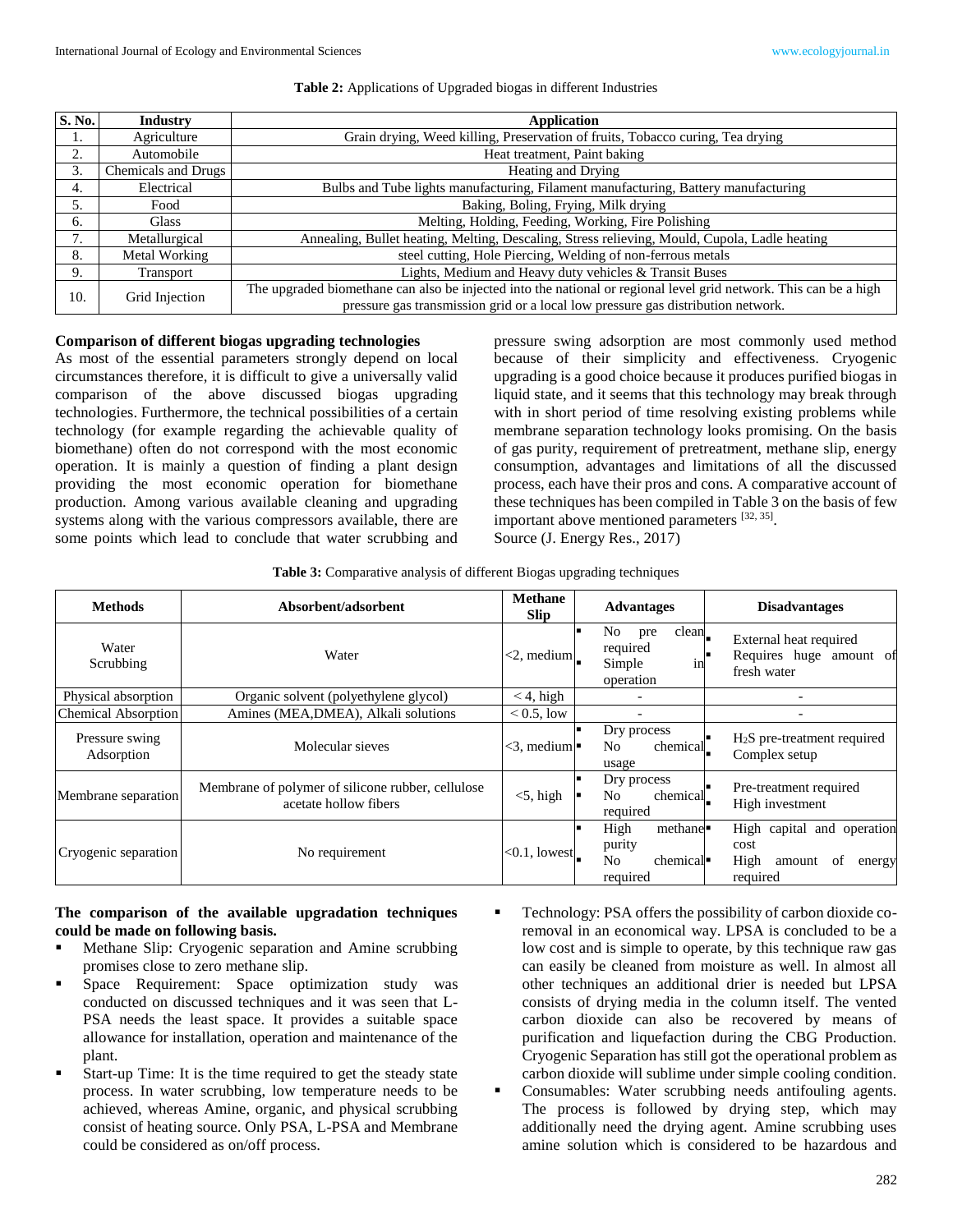corrosive. PSA normally uses non-hazardous activated carbon, which can be disposed easily or can be used for other purposes. Cryogenic as well as Membrane technology doesn't require any specific consumables except that in hydrogen sulphide removal step.

 Sustainability: Water scrubbing, Organic physical scrubbing, Amine scrubbing requires heating source. Attributing to the low pressure, L-PSA has got the lowest demand of energy, whereas organic physical scrubbing has got the maximum demand of energy. Considering water and energy as the vital aspects of sustainability, L-PSA can be used as an optimal technology.

#### **Estimated Cost for Storing and Transporting Biomethane**

The estimation of total cost of producing biogas and upgrading it to biomethane should also consider the costs of storing and transporting the biomethane, in whatever format required by the end market. Even if a dairy converted all of its on-farm equipment to run on biomethane (an unlikely scenario), and used only part of its digester biogas as a feedstock for producing biomethane, it could prove necessary to store more than one day's production of biomethane. Small scale storage can be expensive. Storage tanks for CNG, which can also be used to store biomethane, have a typical capacity of  $1,000$  ft<sup>3</sup> and cost \$2,250 to \$5,000 each. Capital costs for storage vary considerably with the length of time for which the gas must be stored. Each day's storage will add to the capital cost. For example, enough storage capacity to store a day's worth of CBM produced from a 45,000-ft<sup>3</sup>/day plant would add \$100,000 to \$225,000 to the cost of the facility or \$0.60 to  $$1.40$  per 1,000 ft<sup>3</sup> to the cost of the biomethane production. Two days' worth of storage would double those numbers. Transportation of biomethane incurs additional costs. Typically, biomethane produced on-farm would need to be transported to a location where it could be used or further distributed, such as an industrial plant or a CNG fuelling station. Thus, the costs of trucking the biomethane or pumping it through a dedicated pipeline would need to be added to its production price. The only way a dairy biomethane producer could avoid incurring the costs of storage and transportation for off-farm use of the biomethane would be to place the biomethane directly into a distribution line connected to the natural gas pipeline grid. Access to a natural gas pipeline is subject to the same kind of regulation and interconnection issues that face distributed electricity generators. Obtaining contracts to place biomethane in the natural gas grid would take a pioneering effort. In addition, most dairies are not serviced by a natural gas pipeline, which means they have no immediate physical access. However, if obstacles such as these could be overcome, direct placement of biomethane into the natural gas pipeline grid would be the most cost-effective way of getting the gas to market.

As with the storage costs, transportation adds to the capital cost of the plant. Transportation costs will depend on the distance that the gas needs to be moved. Trucking requires more on-site storage than piping because enough biomethane must be accumulated to fill a tanker. Typically, trucking would occur on a cyclical basis; alternatively enough additional trucks could be purchased or made available so that one truck is always available on-site for filling, thus eliminating the need for other on-site storage. However, trucks also have associated capital costs, as

well as operating costs such as fuel and maintenance for the truck, and labour costs for the driver.

The biomethane industry, a renewable energy sector, needs tax credits, public subsidies or market rules that will help earn a premium for the product during its start-up phase. In contrast to anaerobic digester systems that generate electricity, which have higher capital costs than operating costs, biogas upgrading plants that produce biomethane typically have higher operating costs than capital costs. Subsidies that cover even a large portion of the capital costs may be insufficient to stimulate industry growth. If biomethane facilities are to become viable, ongoing sources of renewable energy, they will likely need the support of ongoing production tax credits, a long-term fixed price contract, and/or market rules that provide a premium for its output  $[36, 37]$ .

#### **Future Research Directions**

Biomethane has good future prospects, however it faces criticism, on it being a contributor in carbon emissions as compared to solar and wind. Consequentially, for obtaining biogas of higher efficiency and for its better commercialization, it is necessary not only to upgrade raw biogas but also utilize the energy value of off-gas. This review evaluate the upgradation technologies available currently there comparison, and the ones which are promising [38, 40]. It tends to provide platform to develop novel technologies such as hybrid technologies which are presently in a very nascent stage and develop methods/techniques for advancements in biogas enrichment. Therefore an intensive and elaborative research is still in progress to optimise and further develop these technologies as well as to apply advance technologies to the field of biogas upgradation.

## **Conclusion**

This review is aimed at presenting the state-of-art upgradation technologies currently available and those which looks promising. It also highlights the comparative account of the available technologies for understanding and overcoming the challenges associated with each of the technique, therefore could be a rich source for developing technological advancement. This rigorous analysis is also expected to help in picking a suitable upgradation technique depending upon the inputs and the quality of biogas required as an output.

A detailed assessment of upgradation techniques, leads to the opinion that the eventual success of a proposed technology could come from a combination of technologies (hybrid technologies) resulting in low operating costs, less energy consumption and high carbon dioxide and sulphur capture efficiency. However, these are still in premature stage and thus such evaluation report could bridge the knowledge gap between advancement required and the existing technologies.

#### **Key terms & Definitions**

- **1. Compressed Biogas (CBG): Biogas** typically refers to a mixture of different gases produced by the breakdown of organic matter in the absence of oxygen. Biogas can be compressed, the same way as natural gas is compressed to CNG, and used to power motor vehicles.
- 2. **Biogas Upgradation:** It is the purification processes whereby contaminants in the raw biogas stream are absorbed or scrubbed, leaving more methane per unit volume of gas.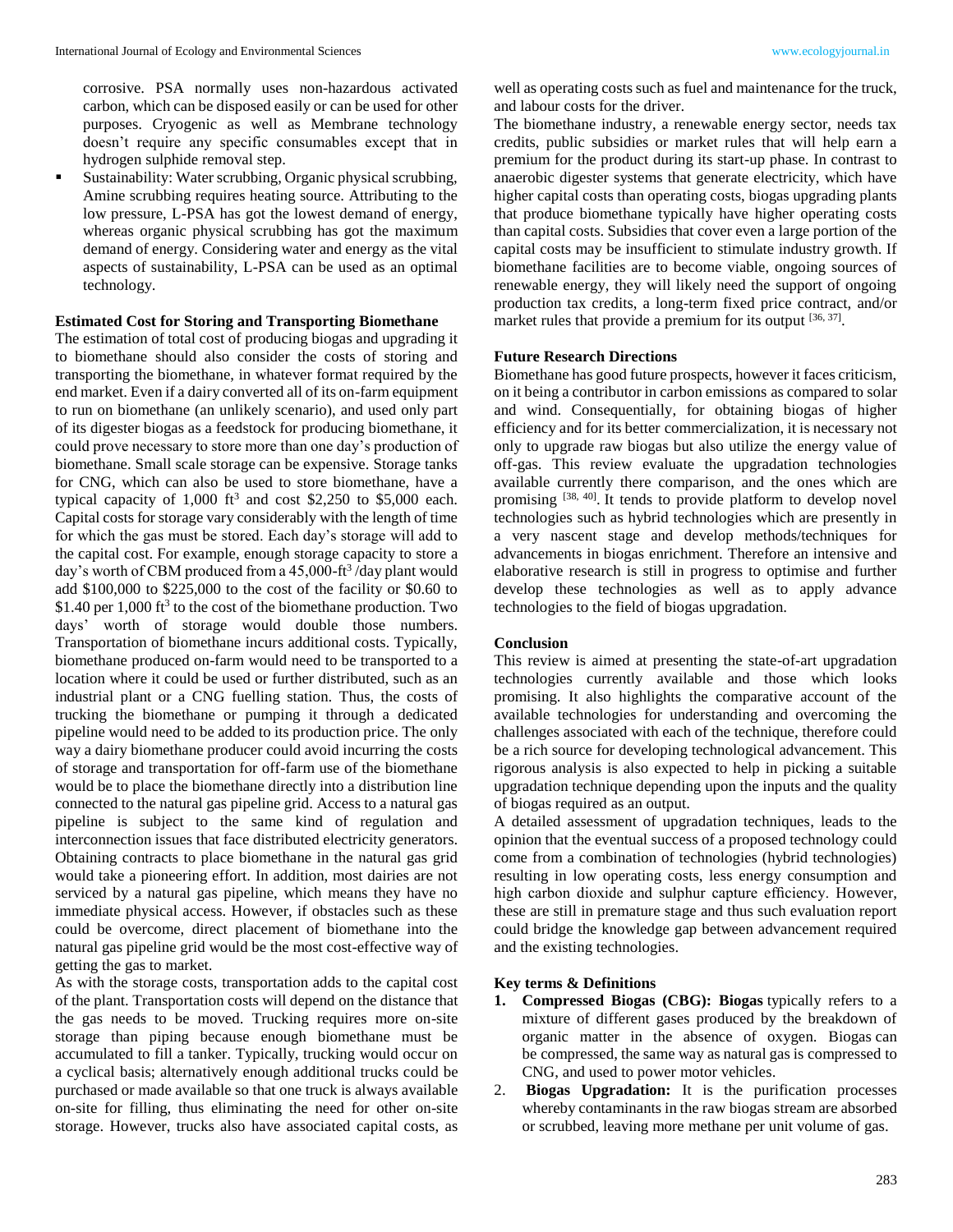- **3. Anaerobic digestion:** Anaerobic digestion is a series of biological processes in which microorganisms break down biodegradable material in the absence of oxygen. One of the end products is biogas.
- **4. Wobbe index:** Also known as Wobbe number is an indicator of the interchangeability of fuel gases such as natural gas, liquefied petroleum gas (LPG), and town gas and is frequently defined in the specifications of gas supply and transport utilities.
- **5. Mesophiles:** A mesophile is an organism that grows best in moderate temperature, neither too hot nor too cold, typically between 20 and 45  $\degree$ C (68 and 113  $\degree$ F). The optimal temperature is 37 °C. The term is mainly applied to microorganisms. Organisms that prefer extreme environments are known as extremophiles.
- 6. **Thermophiles:** A thermophile is an organism that thrives at relatively high temperatures, between 41 and 122°C (106 and 252 °F).
- **7. Scrubber:** Apparatus used for scrubbing or purifying gases**.**
- **8. Absorption:** It is a physical or chemical phenomenon or a process in which atoms, molecules or ions enter some bulk phase – liquid or solid material.
- **9. Adsorption:** It is the adhesion of atoms, ions or molecules from a gas, liquid or dissolved solid to a surface. This process creates a film of the adsorbate on the surface of the adsorbent.
- **10. Hybrid Technology:** Technology combining the benefits of two or more techniques.
- **11. Methane Slip:** Methane can be emitted through methane leakage during fuel production, storage, transportation and bunkering and through methane slip, unburned methane emissions released during various operations.

## **References**

- 1. Nahawi IS, Mallalah AM, Bisharah Al. Forecasting World Crude Oil Production Using Multicyclic Hubbert Model. Energy & Fuels. 2010; 24(3):1788-1800.
- 2. Bansal T, Tripathi N, Chawla G. Upgradation of bio- gas using combined method of alkaline water scrub-bing and adsoption through carbon molecular sieve. Int. Jour. of Chem. Tech. Res. 2013; 5(2):886-890.
- 3. Molino A, Nanna F, Ding Y, Bikson B, Braccio G. Biomethane production by anaerobic digestion of organic waste. Fuel, 2013; 103:1003-1009.
- 4. Christy PM, Gopinath LR, Divya D. A review on anaerobic decomposition and enhancement of biogas production through enzymes and microorganisms. Renew Sustain Energy Rev, 2014; 34:167-73.
- 5. Sahota S, *et al*. Review of trends in biogas upgradation technologies and future perspectives. Bioresource Technology Reports, 2018; 1:79-88.
- 6. Scholz M. Techno-economic Analysis of Hybrid Processes for Biogas Upgrading. Ind. Eng. Chem. Res. 2013; 52(47):16929-16938.
- 7. Gaikwad VR, Dr. Katti PK. Design of Biogas Scrubbing, Compression & Storage System. IOSR Journal of Electrical and Electronics Engineering, e-ISSN: 2278-1676, p-ISSN: 2320-3331, 2014, 58-63.
- technol, 2001; 44:157-176.
- 9. Barton JR, Issaias I, Stentiford EI. Carbon- making the right choice for *waste management* in developing countries. Waste management, 2008; 28:69-76.
- 10. Anaerobic digestion. Wikipedia), 2016. http://en.wikipedia.org/wiki/Anaerobic\_digestion
- 11. Rapport J, Zhang R, Jenkins BM, Williams RB. Current anaerobic digestion technologies used for treatment of Municipal organic solid waste 'Integrated waste management board. Publications cleaning house, California, 2008.
- 12. Biomass to Biogas: Anaerobic digestion. Elnstruments, 2016. Available. www.e-inst.com/biomass-to-biogas
- 13. Singhal S, Agarwal S, Arora S, Sharma P, Singhal N. Upgrading techniques for transformation of biogas to bio-CNG: a review. Int. J. Energy Res. (Published online in Wiley Online Library, wileyonlinelibrary.com), 2017.
- 14. Persson M. Evaluation of upgrading technique for biogas. Swedish gas centre, Lund, 2003.
- 15. Boateng OC, Kwofie EM. Water Scrubbing: A Better Option for Biogas Purification for Effective Storage. World Applied Sciences Journal, 2009; 5:122-125.
- 16. Wise DL. Analysis of Systems for Purification of Fuel Gas. Fuel Gas Production from Biomass. CRC Press, Boca Raton, FL, 1981.
- 17. Hullu de, Maassen JLW, Van Meel PA, Shazad S, Vaessen JMP. Comparing different Biogas Upgrading Techniques. Eindhoven University of Technology, 2008.
- 18. Andrzej C, Roman Z. Absorption: Fundamentals & Application (1st). Pergamon Press, 1993.
- 19. Bauer F, Hulteberg C, Persson T, Tamm D. Biogas Upgrading – Review of Commercial Technologies. Svenskt Gastekniskt Center (SGC) AB: Malmö, Sweden, 2013.
- 20. Kim S, Kim HT, *et al.* "Optimization of CO<sub>2</sub> absorption process with MEA solution." Carbon Dioxide Utilization for Global Sustainability, 2004; 153:429-434.
- 21. Palmeri N, Cavallaro S, Bart JCJ. Carbon dioxide absorption by MEA - A preliminary evaluation of a bubbling column reactor. Journal of Thermal Analysis and Calorimetry, 2008; 91:87-91.
- 22. Grande CA, Blom R, Möller A, Möllmer J. High-pressure separation of  $CH<sub>4</sub>/CO<sub>2</sub>$  using activated carbon. Chemical Engineering Science, 2013; 89:10-20.
- 23. Dundar E, Zacharia R, Chahine R, Bénard P. Potential theory for prediction of high-pressure gas mixture adsorption on activated carbon and MOFs, Separation and Purification Technology, 2014; 135:229-242.
- 24. Marriott JI. Detail Modelling & Optimal Design of Membrane Separation System. University College London, London, 2001.
- 25. Tocci E, Pullumbi P. Multi-scale molecular modelling approaches for designing/selecting polymers used for developing novel membrane. In Membrane Engineering for the Treatment of Gases: Gas Separation Problems with Membrane, Vol. 1, Drioli E, Barbieri G (eds.). Royal Society of Chemistry, 2011. 1-28.
- 26. Jonsson S, Westman J. Cryogenic Biogas upgrading using plate heat exchangers. Chalmers University of Technology, Goteborg, Sweden, 2011.